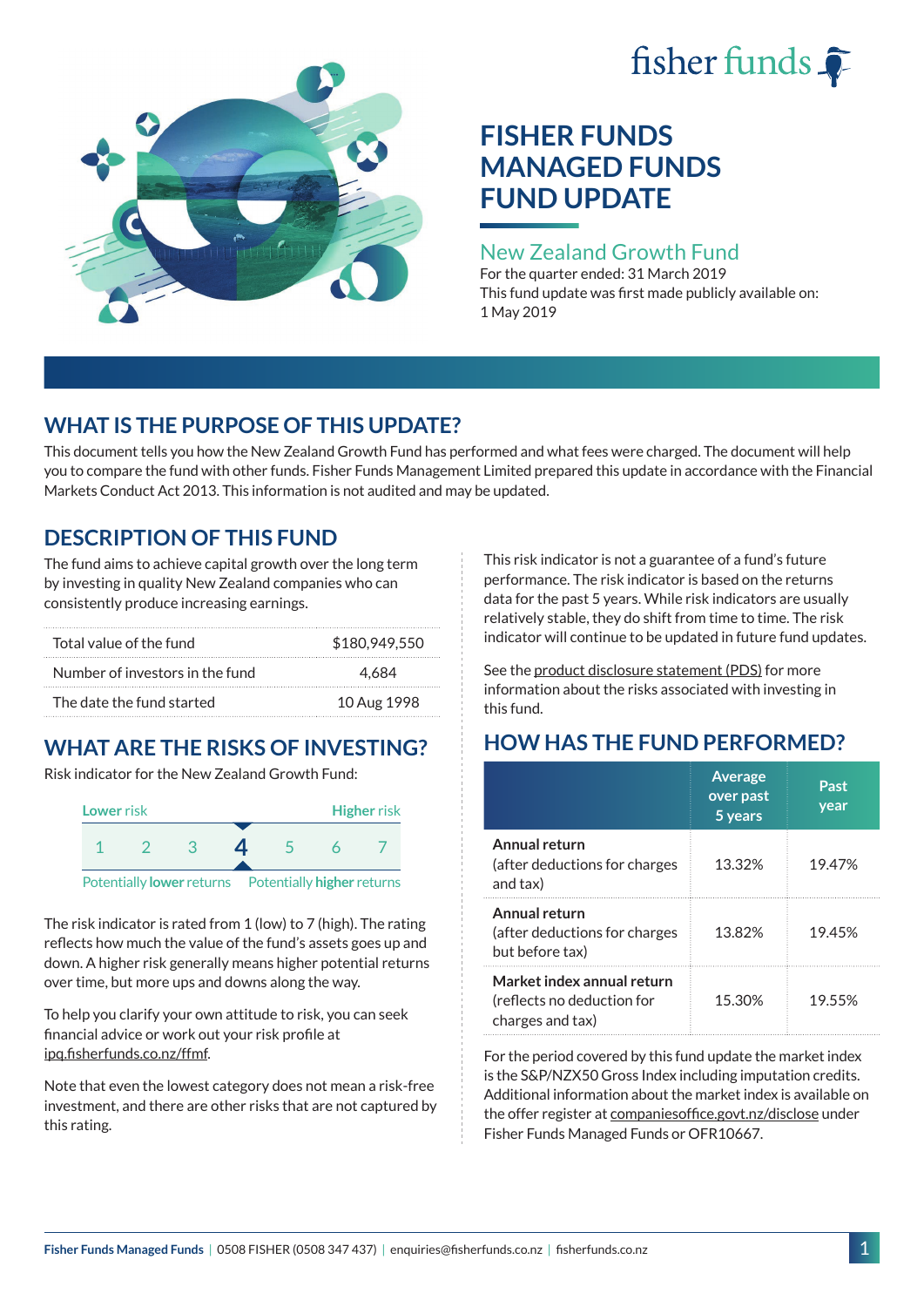## **ANNUAL RETURN GRAPH**



This shows the return after fund charges and tax for each of the last 10 years ending 31 March. The last bar shows the average annual return for the last 10 years, up to 31 March 2019.

**Important:** This does not tell you how the fund will perform in the future.

Returns in this update are after tax at the highest prescribed investor rate (PIR) of tax for an individual New Zealand resident. Your tax may be lower. The market index return reflects no deduction for charges and tax.

#### **WHAT FEES ARE INVESTORS CHARGED?**

Investors in the New Zealand Growth Fund are charged fund charges that include GST. In the year to 31 March 2018 these were:

|                                                       | % of net asset value |
|-------------------------------------------------------|----------------------|
| <b>Total fund charges</b>                             | 248%                 |
| Which are made up of:                                 |                      |
| <b>Total management and</b><br>administration charges | 2.48%                |
| Inding:                                               |                      |
| Manager's basic fee                                   | 1.27%                |
| Other management and<br>administration charges        | 0.19%                |
| Total performance-based fees <sup>1</sup>             |                      |

Small differences in fees and charges can have a big impact on your investment over the long term.

#### **EXAMPLE OF HOW THIS APPLIES TO AN INVESTOR**

Katie had \$10,000 in the fund at the start of the year and did not make any further contributions. At the end of the year, Katie received a return after fund charges were deducted of \$1,947 (that is 19.47% of her initial \$10,000). Katie did not pay other charges. This gives Katie a total return after tax of \$1,947 for the year.

#### **WHAT DOES THE FUND INVEST IN? Actual investment mix**

This shows the types of assets that the fund invests in.



#### **Target investment mix**

This shows the mix of assets that the fund generally intends to invest in.